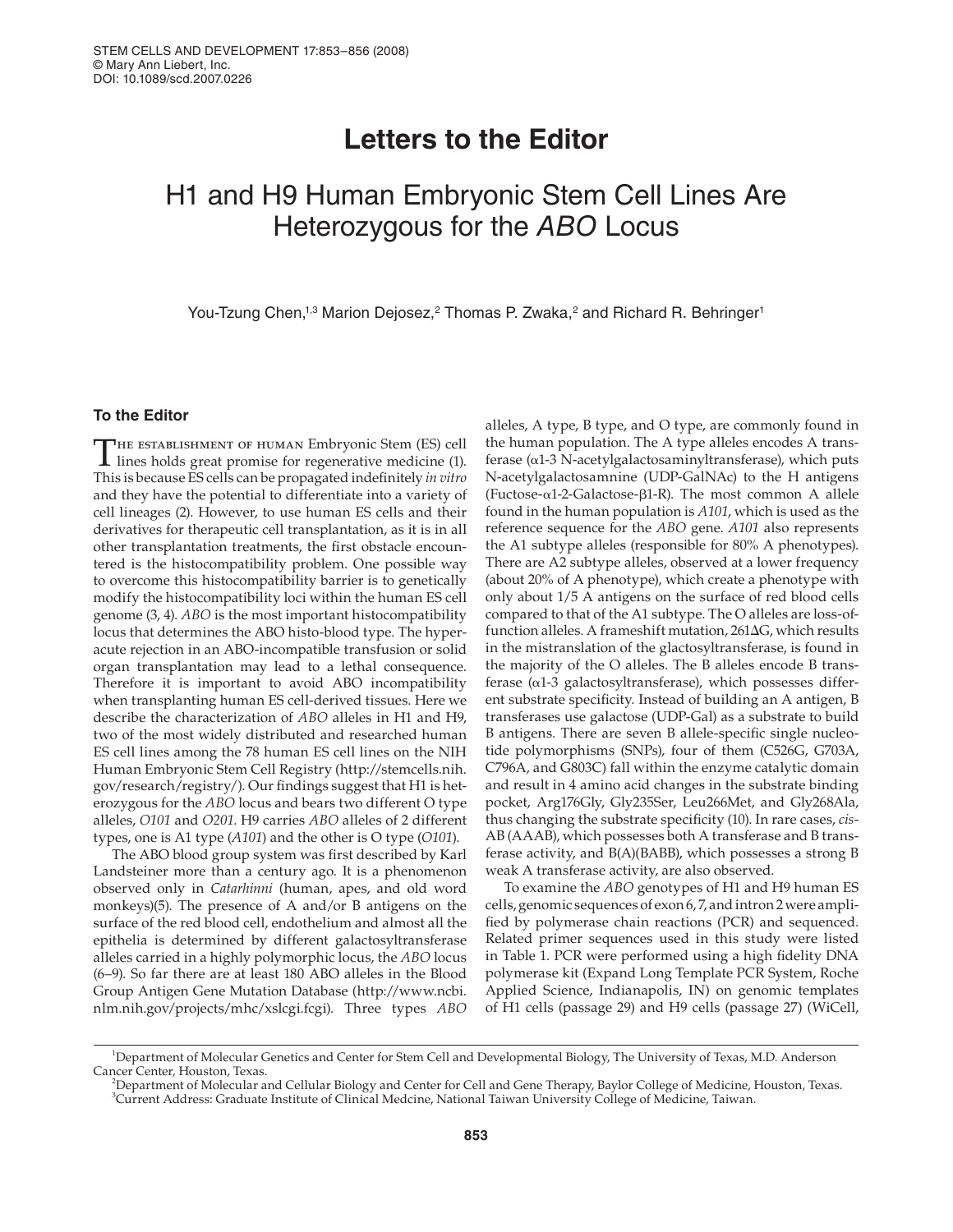| Description               | Sequence $(5'-3')$                    |  |  |  |  |  |
|---------------------------|---------------------------------------|--|--|--|--|--|
| PCR amplification primers |                                       |  |  |  |  |  |
| intron $2 - 5'$           | GGC CAG ATC TGG ACT GGG TTT GG        |  |  |  |  |  |
| intron $2 - 3'$           | GGC CAC AGA GTT GAG CAT GTC TAC AC    |  |  |  |  |  |
| exon $6-5'$               | GGT TGG AGT CGC ATT TGC CTC TGG       |  |  |  |  |  |
| exon $6 - 3'$             | GAG GAC AAG GCT GGC CGC CAC           |  |  |  |  |  |
| exon $7-5'$               | GTG CAG GAC GGG CCT CCT GC            |  |  |  |  |  |
| exon $7 - 3'$             | GGC CTA GGC TTC AGT TAC TCA CAA CAG   |  |  |  |  |  |
| Sequencing primers        |                                       |  |  |  |  |  |
| exon $6-5'$               | CGC ATG TGG GTG GCA CCC TGC           |  |  |  |  |  |
| exon $6 - 3'$             | CTC TGT CTT GAA CAC AAG GAG AGA CCT C |  |  |  |  |  |
| exon $7-5'$               | CCC GTC CGC CTG CCT TGC AG            |  |  |  |  |  |
| exon $7-3'$               | CTC CCA GAG CCC CTG GCA GC            |  |  |  |  |  |

TABLE 1. ABO-SPECIFIC PRIMER SEQUENCES USED IN THIS STUDY

Madison, WI). PCR products were gel purified and either directly sequenced or subcloned to a pGEM-T Easy Vector (Promega, Madison, WI) and then sequenced using T7 or SP6 primers. Table 2 summarizes the SNP features in exon 6 and 7 of the two human ES cell lines. First, from sequencing the H1 exon 6 PCR product we found that H1 is homozygous for 261ΔG, a character for O type alleles, but shows heterozygeneity (A/G) at nucleotide position 297. Sequence analysis of the H1 exon 7 PCR product and plasmid clones (H1-Ex7#1 and H1-Ex7#2) further indicates that H1 carries two different O type alleles most commonly seen in the human population, *O101* and *O201*. On the other hand, we had difficulty to read through nucleotide 261 of the H9 exon 6 template by direct sequencing of the PCR product, the first indication for heterozygosity of the  $261\Delta G$  frameshift mutation. Two different sequences (with and without 261G)

derived from the H9 exon 6 plasmid clones (H9-Ex6#1 and H9-Ex6#2) confirmed that there is an intact *ABO* allele in H9 cells. Lacking any of the B allele specific SNPs (297G, 529G, 657T, 703A, 796A, 803C and 930A) and A2 allele-specific SNPs (467T and 1060ΔC) from the H9 exon 7 PCR product sequence further suggests that the functional allele H9 carrying is A1 type (*A101*). Additional SNP data on plasmids containing the H9 intron 2 genomic fragments (Table 3, H9-In2#1 and H9-In2#2) confirmed that H9 bears *A101* and *O101* alleles.

Previously Carpenter et al. suggested that there was at least one O type allele in the H1 genome and H9 carried an A type allele and an O type allele (11). Our results are consistent with their findings but further suggest that there are two different O type alleles in the H1 genome and the A type allele H9 carries is the A1 type. Serological typing of

| Allele<br>(clone)      | Nucleotide positions of exons |            |         |                      |           |                      |                |                           |                |              |                           |      |     |      |
|------------------------|-------------------------------|------------|---------|----------------------|-----------|----------------------|----------------|---------------------------|----------------|--------------|---------------------------|------|-----|------|
|                        | 6                             |            | 7       |                      |           |                      |                |                           |                |              |                           |      |     |      |
|                        | 261                           | 297        | 467     | 526                  | 646       | 657                  | 681            | 703                       | 771            | 796          | 803                       | 829  | 930 | 1060 |
| A101(A <sup>1</sup> )  | G                             | A          | C       | $\mathcal{C}$        | T         | $\mathcal{C}$        | G              | G                         | C              | C            | G                         | G    | G   | C    |
| $A201(A^2)$            | ٠                             | ٠          | T       | ٠                    | ٠         | $\bullet$            | $\bullet$      | ٠                         | ٠              | $\bullet$    | ٠                         | ٠    |     | Δ    |
| B101(B <sup>1</sup> )  |                               | G          | $\cdot$ | G                    | $\bullet$ | T                    | $\bullet$      | А                         | $\cdot$        | А            | C                         |      | А   |      |
| O101(O <sup>1</sup> )  | Δ                             | $\bullet$  | ٠       | ٠                    | ٠         | ٠                    | $\bullet$      | ٠                         |                | $\bullet$    | ٠                         |      |     |      |
| $O201(O^{1v})$         | Δ                             | G          | $\cdot$ | $\ddot{\phantom{0}}$ | А         | $\bullet$            | А              | $\cdot$                   | T              | $\bullet$    | ٠                         | А    | ٠   |      |
| H1 PCR p.              | $\Delta/\Delta$               | $\sqrt{G}$ |         | $\ddot{\phantom{0}}$ | ./A       | $\ddot{\phantom{0}}$ | . /A           | $\bullet$                 | $./\mathrm{T}$ | ٠            | $\ddot{\phantom{0}}$      | . /A | ٠   | ٠    |
| $H1-Ex7#1$<br>H1-Ex7#2 |                               |            | ٠       | ٠                    | ٠<br>А    | $\bullet$            | $\bullet$<br>А | ٠<br>$\ddot{\phantom{0}}$ | T              | ٠<br>$\cdot$ | ٠<br>$\ddot{\phantom{a}}$ | А    |     |      |
| H9 PCR p.              |                               |            |         |                      |           |                      |                |                           |                |              |                           |      |     |      |
| H9-Ex6#1<br>H9-Ex6#2   | Δ                             |            |         |                      |           |                      |                |                           |                |              |                           |      |     |      |

Table 2. SNP Analysis on Genomic Sequences of Exon 6 and 7 in H1 and H9 Cells

PCR p., polymerase chain reaction product.

Dot (.), identity to the reference sequence *A101*.

Triangle (Δ), deletion compared with *A101*.

Dash (–), cannot read through.